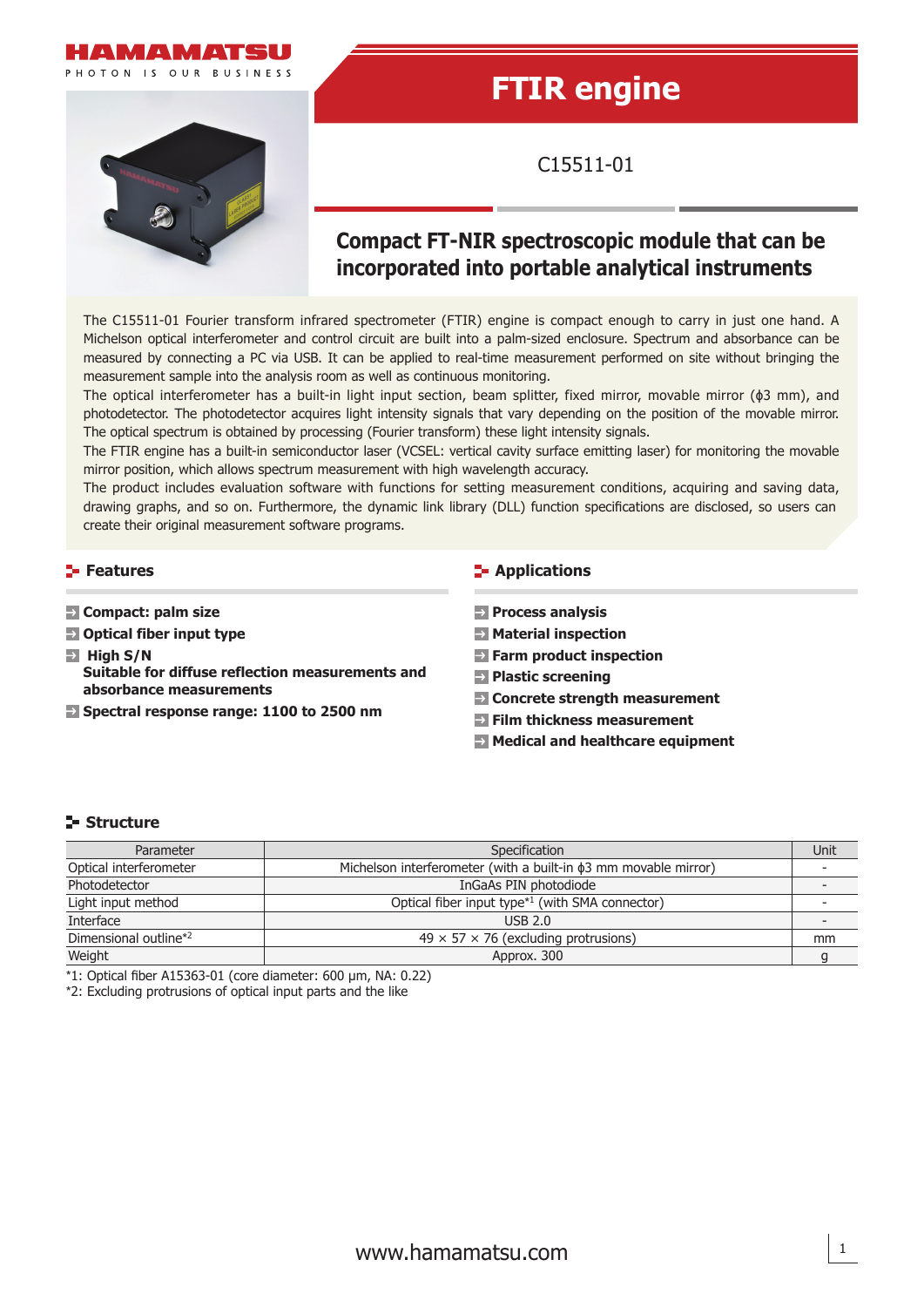#### **Absolute maximum ratings**

| Parameter             | Svmbol      | Condition                                        | Value          | Unit    |
|-----------------------|-------------|--------------------------------------------------|----------------|---------|
| Operating temperature | Topr        | $\sqrt{N}$ dew condensation*3                    | $+5$ to $+50$  | $\circ$ |
| Storage temperature   | <b>Tstg</b> | $\blacksquare$ No dew condensation* <sup>3</sup> | $-20$ to $+70$ | $\circ$ |

\*3: When there is a temperature difference between a product and the surrounding area in high humidity environment, dew condensation may occur on the product. Dew condensation on the product may cause deterioration in characteristics and reliability.

Note: Exceeding the absolute maximum ratings even momentarily may cause a drop in product quality. Always be sure to use the product within the absolute maximum ratings.

#### **Optical characteristics [Ta=25 °C, light input through optical fiber (core diameter 600 µm, NA 0.22)]**

| Parameter                         | Symbol | Condition          | Min.    | Typ.         | Max.    | Unit  |
|-----------------------------------|--------|--------------------|---------|--------------|---------|-------|
| Spectral response range           |        |                    |         | 1100 to 2500 | $\sim$  | nm    |
| Spectral resolution (FWHM)*4      |        | $\lambda$ =1533 nm |         |              |         | nm    |
| Wavelength reproducibility        |        |                    | $-0.5$  |              | $+0.5$  | nm    |
| Wavelength temperature dependence | λTd    |                    | $-0.06$ |              | $+0.06$ | nm/°C |
| Signal-to-noise ratio*5*6         | S/N    |                    | 10000   |              | $\sim$  |       |

\*4: Wavenumber resolution (FWHM) equivalent to 25 cm-1

\*5: Ratio of the peak value of the spectrum data when light is incident to the root mean square (rms) of noise in the dark state

\*6: Incident light level 40000 counts p-p min., integration count 512, gain setting 1 to 4

#### **Electrical characteristics**

| Parameter                         | Min.         | T <sub>VD</sub> . | Max.                             | Unit |
|-----------------------------------|--------------|-------------------|----------------------------------|------|
| A/D conversion                    |              |                   |                                  | bit  |
| Drive frequency                   | $\sim$<br>دے | っっこ               | $\overline{\phantom{a}}$<br>ر ےر | Hz   |
| USB bus power current consumption |              | 450               | 500                              | mA   |

#### **F** Spectral response (typical example)



#### **F** Spectral resolution vs. wavelength (typical example)



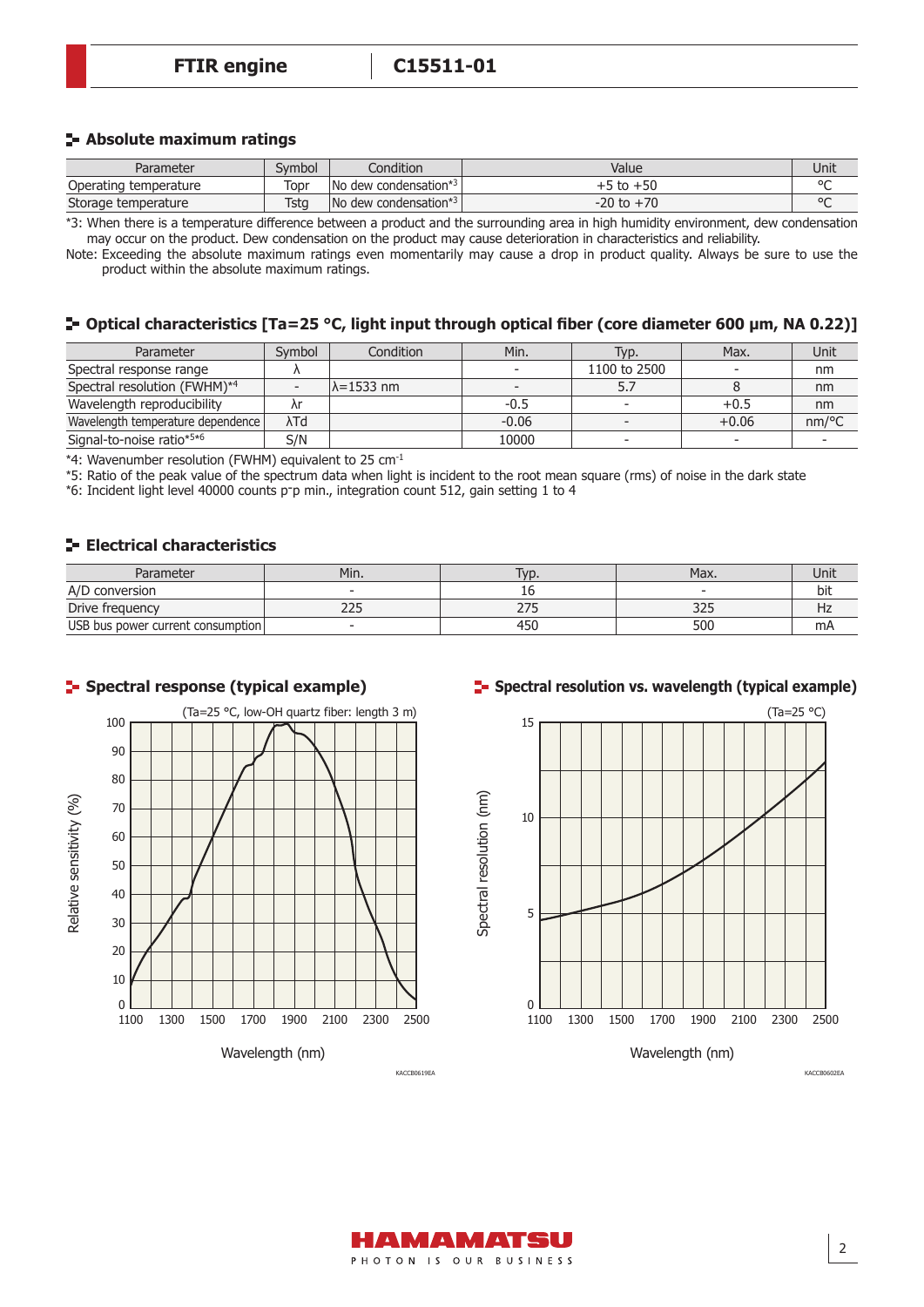



#### **E**- Evaluation software (accessory)

By installing the evaluation software (HmFTIR02Main.exe) into a PC, you can perform the following basic operations.

- ‧ Acquire and save measured data
- ‧ Measurement condition setting
- ‧ Acquire module information (type no., serial number, spectral response range, etc.)
- ‧ Display graphs
- ‧ Arithmetic function
- Compare against reference data (absorbance and the like)

Note: Up to eight FTIR engines can be connected to a single PC and used.

Compatible OS: Microsoft® Windows® 10 (32-bit, 64-bit)



3

Microsoft and Windows are registered trademarks of Microsoft Corporation in the United States and/or other countries.

#### **<sup>1</sup>** Dimensional outline (unit: mm)



AMAMATSU